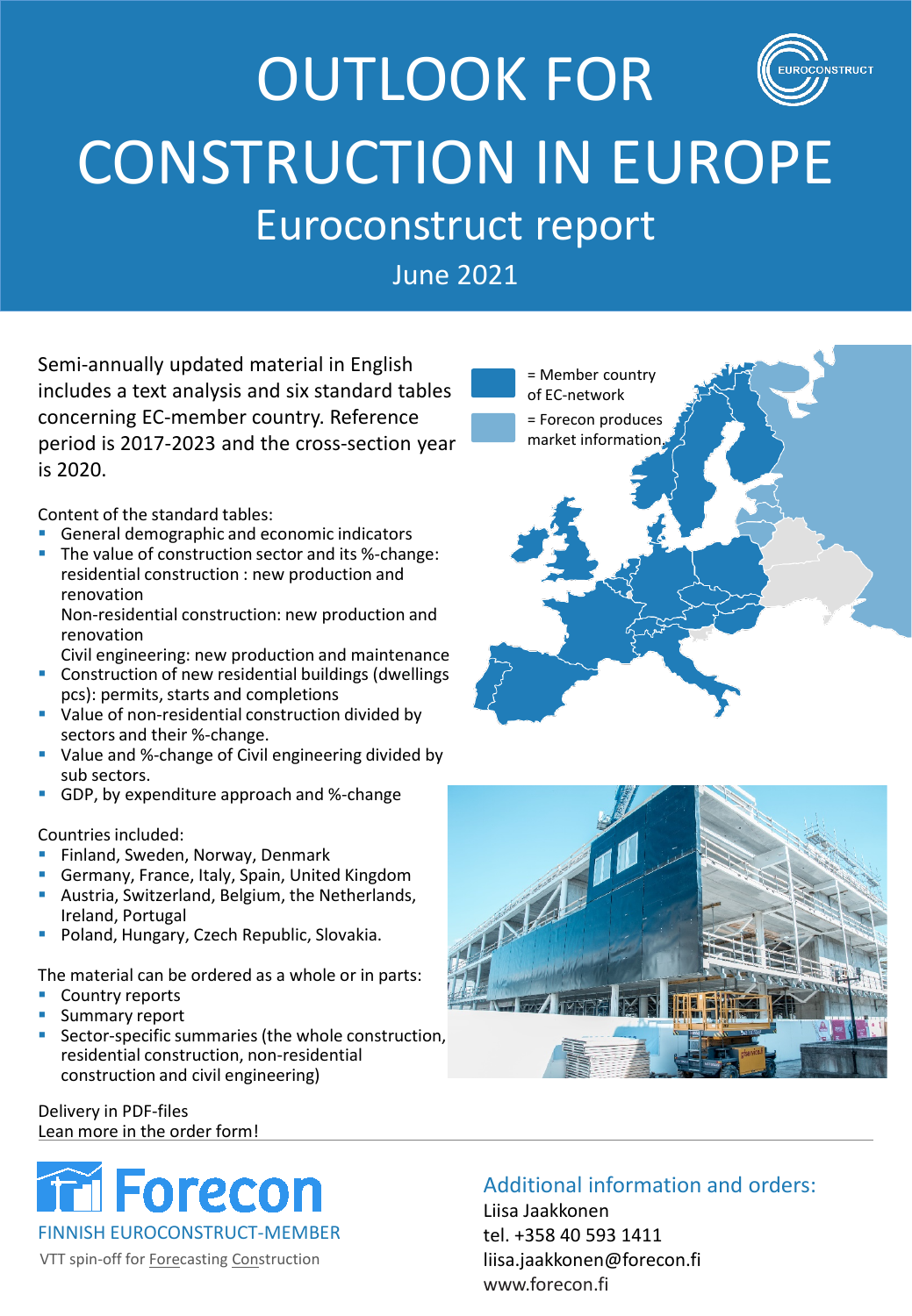# OUTLOOK FOR CONSTRUCTION IN THE BALTICS

June 2021

The report contains economic analysis and general indicators (GDP development, inflation and unemployment etc.) and deep analysis of construction by sectors. Countries are processed individually. The forecast period is 2017-2023.

The report includes the following Euroconstruct tables:

- **Table 1. Main demographic and economic** indicators.
- Table 2. CONSTRUCTION BY TYPE (value and %-change)



- **Table 4a. New non-residential construction**
- Table 4b. Total civil engineering output
- Table 5. Gross domestic product

The material includes approx. 65 pages of tables and text. Available as a PDF file and the key tables in .xlsx format upon request. The report will be updated every six months, June and December.

Price: PDF file by e-mail 580 EUR + VAT.

The invoice will be sent after the delivery and shall be paid within 14 days of date of invoice.

| Name:    |             |
|----------|-------------|
| Company: | VAT number: |
| Address: |             |
| Phone:   |             |
| Email:   |             |
|          |             |

We undertake not to hand over this material we have ordered to anyone outside our company.

#### Date and signature:



#### **Orders**

Liisa Jaakkonen tel. +358 40 593 1411 www.forecon.fi

#### Additional information

liisa.jaakkonen@forecon.fi tuomas.laitinen@forecon.fi Tuomas Laitinen tel. +358 40 416 3101

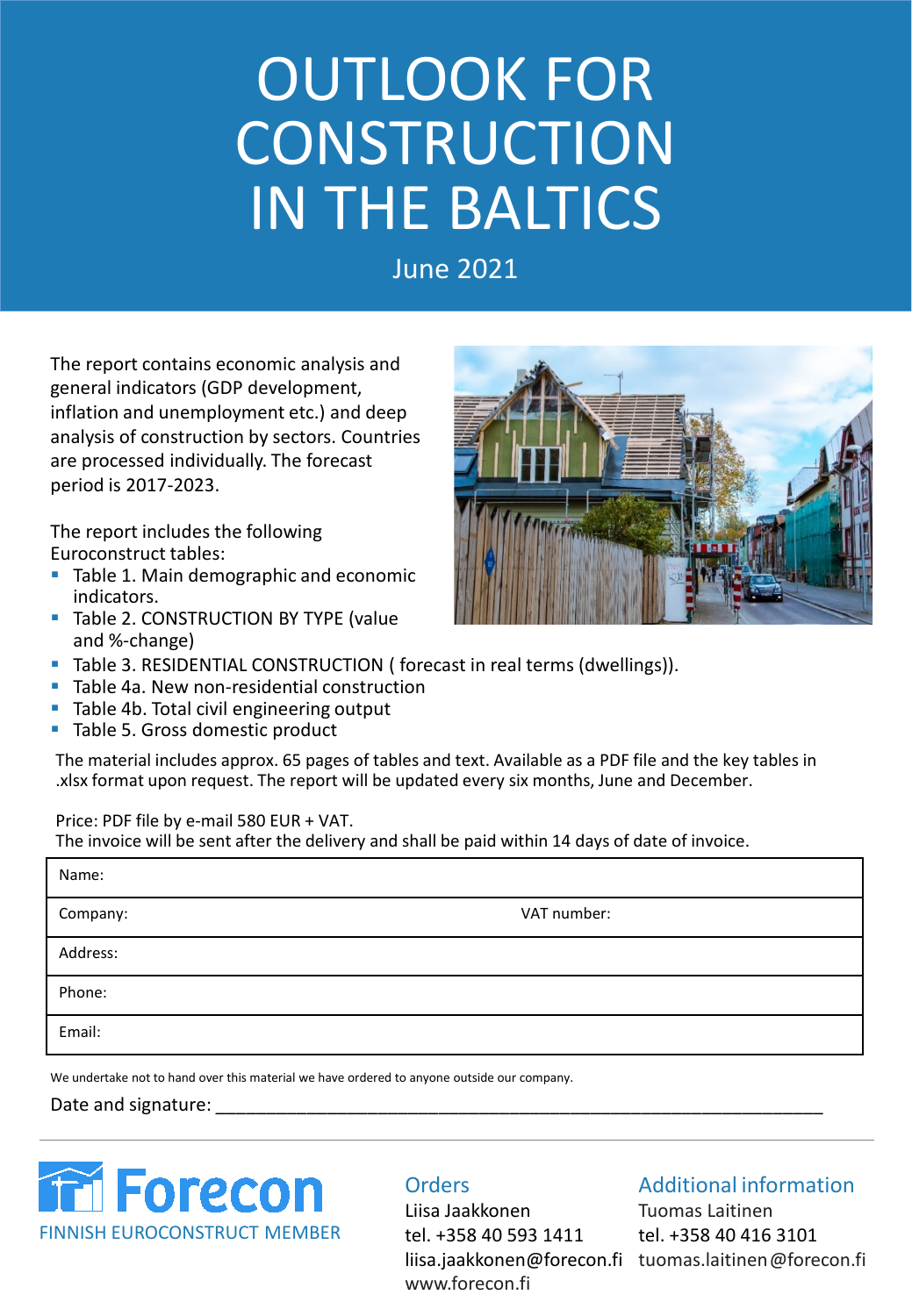# OUTLOOK FOR CONSTRUCTION IN RUSSIA

June 2021

The material includes approx. 36 pages containing graphs, tables and text. Available as a PDF file and the key tables in .xlsx format upon request. The forecasts are updated every six months, June and December. Report language is English. The forecast period is 2017-2023.

The report contains:

- Review over the current demographic and economic environment in Russia and outlook for the future
- **GDP** by expenditure approach and its forecast

Construction sector information:

- Deep insight on the Russian Construction and investment environment
- **Construction Value and its change by sectors**
- **Value of Construction per capita**
- Construction in real terms
	- **Residential construction (dwellings)** in real terms and forecast
	- **Non-residential construction and outlook**
	- **Overview of the building construction in** Russia's Districts and Moscow and St. Petersburg



Price: PDF file by e-mail 540 EUR + VAT.

The invoice will be sent after the delivery and shall be paid within 14 days of date of invoice.

| Name:    |             |
|----------|-------------|
| Company: | VAT number: |
| Address: |             |
| Phone:   |             |
| Email:   |             |

We undertake not to hand over this material we have ordered to anyone outside our company.

Date and signature:



#### **Orders**

Liisa Jaakkonen tel. +358 40 593 1411 www.forecon.fi

#### Additional information

liisa.jaakkonen@forecon.fi tuomas.laitinen@forecon.fi Tuomas Laitinen tel. +358 40 416 3101